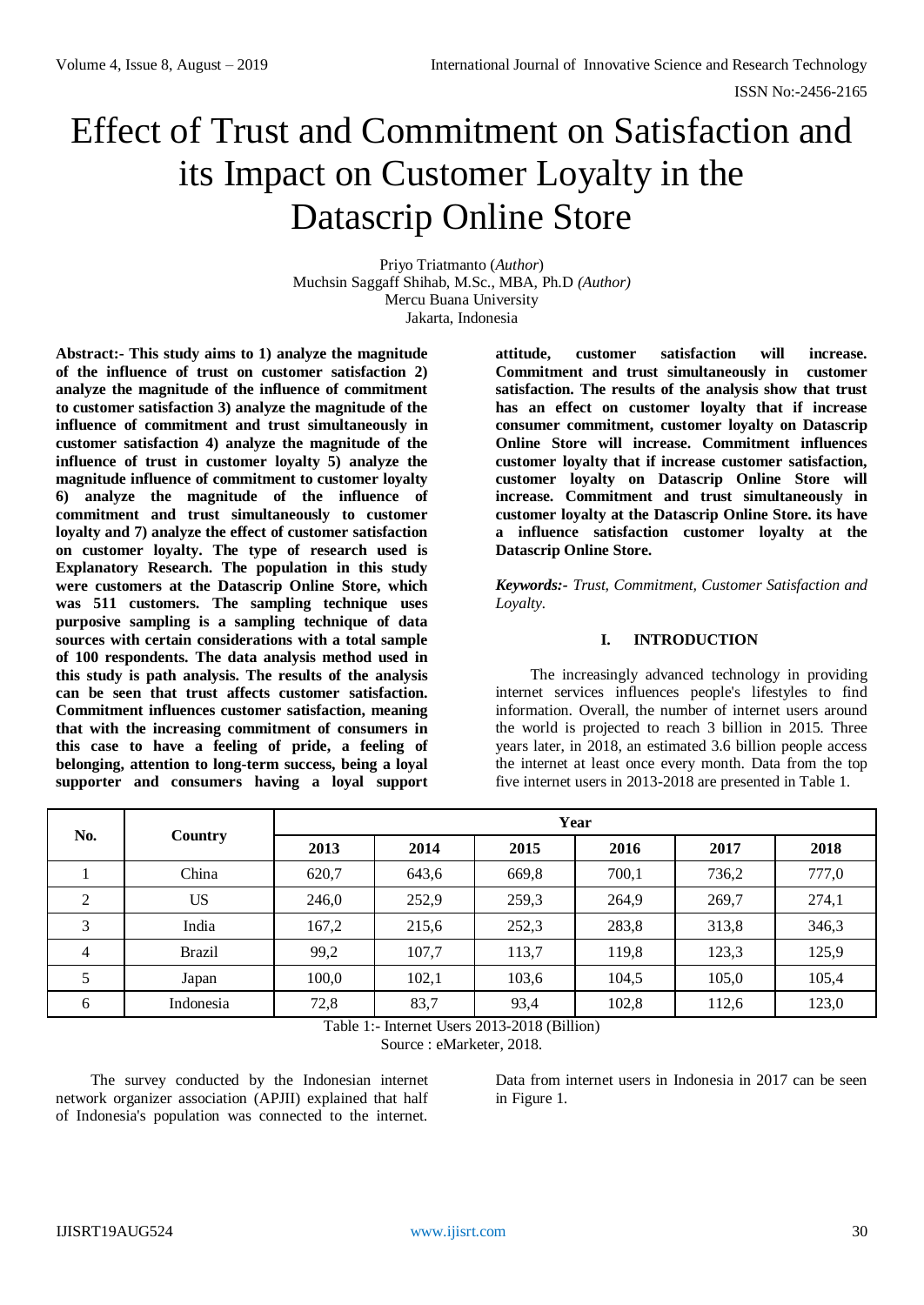

Fig 1:- internet users in Indonesia in 2017 Source: Association of Indonesian Internet Service Providers (APJII).

The development of customer satisfaction for products or services will create customer loyalty and this effort is directly related to consumer commitment and trust. Datascrip is a company that markets and sells machinery, digital devices, furniture, survey equipment, stationery, and

systems needed in business and offices. However, online stores have experienced a decline in sales over the past 5 years, and sales data for 2013-2017 can be seen in Table 2.

| Year | <b>Transactions</b> | <b>Total Customer</b> |
|------|---------------------|-----------------------|
| 2013 | 7,311,441,828.79    | 144                   |
| 2014 | 11,423,056,820.52   | 152                   |
| 2015 | 8,002,632,532.50    | 153                   |
| 2016 | 8,286,066,358.19    | 159                   |
| 2017 | 6,170,667,455.93    | 162                   |

Table 2:- Transactions on Datascip Online Store 2013-2017 Source: Online Store Datasrcip, 2018.

Table 2 explains that there has been a decline, this condition indicates a decrease in the company's ability to influence and maintain the existence of customers, this condition becomes a decrease in the achievement of transaction prices resulting from the activities of the company. The results of the dissatisfaction are reinforced from the results of a survey conducted by the internal Datascip Online Store in October-November 2018, the results of the survey can be shown in Table 3.

| <b>Total Respondent</b>                                                                                     | Result                                                                                           |  |  |  |
|-------------------------------------------------------------------------------------------------------------|--------------------------------------------------------------------------------------------------|--|--|--|
| $50\%$ (25 respondent)                                                                                      | Consumer dissatisfaction occurs because the delivery has been delayed and specifications are not |  |  |  |
|                                                                                                             | accordance with the order made.                                                                  |  |  |  |
| $30\%$ (15 respondent)                                                                                      | Having trouble with ordering activities and product information is unclear                       |  |  |  |
| $20\%$ (10 respondent)<br>Decreased trust in Datascrip Online Store because the transaction process failed. |                                                                                                  |  |  |  |
| Table 3:- Results of the Internal Store Online Survey in October-November 2018                              |                                                                                                  |  |  |  |

Source: Online Shop Datascrip, 2018.

The results of the survey indicated a decline in customer satisfaction which had an impact on consumer loyalty, this was due to a decrease in consumer trust and commitment to online transactions provided by the Datascrip Online Store. This condition occurs because delays in the process of delivery are often complained by consumers and get problems related to sites that often experience errors so that the transaction process cannot be done. Consumer dissatisfaction is also indicated by the process of ordering products that have been disrupted.

## *A. Research Purpose*

Adapted to the background of the problems described, to facilitate the implementation of research activities used research problems as follows: 1) Does trust have an effect on customer satisfaction? 2) Does commitment have an effect on customer satisfaction? 3) Does commitment and trust simultaneously have an effect on customer satisfaction? 4) Does trust have an effect on customer loyalty? 5) Does commitment have an effect on customer loyalty? 6) Does commitment and trust simultaneously have an effect on customer loyalty 7) Does customer satisfaction have an effect on customer loyalty?

The research purpose to be achieved in this study are: 1) To analyze the effect on trust to customer satisfaction. 2) To analyze the effect on commitment to customer

satisfaction 3) To analyze the effect on commitment and trust simultaneously on customer satisfaction 4) To analyze the effect on trust to customer loyalty 5) To analyze the effect on commitment to customer loyalty 6) To analyze the influence on commitment and trust simultaneously to customer loyalty 7) To analyze the effect on customer satisfaction to customer loyalty?

## **II. THEORETICAL FRAMEWORK**

## *A. Trust*

Trust is a very important thing for a commitment or promise, and commitment can only be realized in meaningful conditions. According to Mowen and Minor (2002) consumer trust is knowledge possessed by consumers and conclusions made by consumers regarding objects, attributes and benefits. According to Siagian and Cahyono (2014) trust is a belief of one party regarding the intended purpose and behavior of the other party, thus consumer trust is defined as a consumer expectation that service providers can be trusted in fulfilling their promises.

## *B. Commitment*

The concept of customer commitment is used in research as a foundation for theoretical thinking to understand the concepts and indicators of measuring customer commitment. Customer commitment is the strong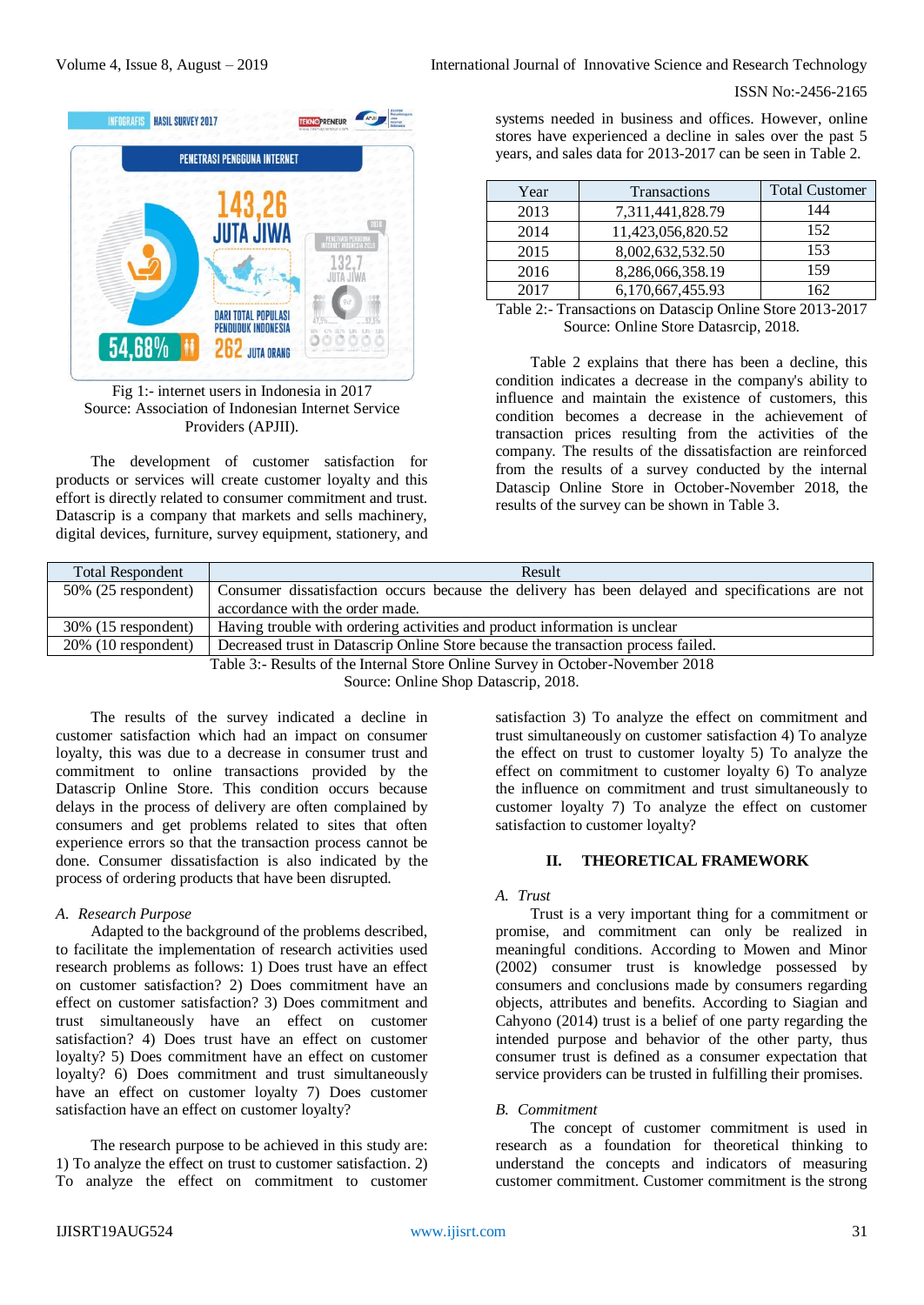**III. METHOD**

with the company. Gunlach, Achroln and Mentzer (2005), explain that commitment is an attitude that is an intention to maintain long-term openness. Consumer commitment is one of the important factors of the strength of the relationship of marketing, and is useful for knowing the level of customer loyalty and predicting the frequency of future purchases. This shows that commitment is the result of a successful, mutually satisfying and beneficial relationship (Gundlach et al., In Ndubisi, 2007). Consumer commitment is an attitude due to the intention to maintain long-term connectedness because the relationship is perceived as valuable and beneficial. Relational benefits (relational benefits) focus on the benefits of basic services offered (Kartajaya, 2003). The type of research used is Explanatory research, the purpose of the study was to determine the effect of trust and commitment to satisfaction and its impact on customer loyalty at the Datascrip Online Store. The independent

## *C. Consumer Satisfaction*

Consumer satisfaction has become a central concept in marketing theory and practice, and one of the essential goals for business activities. Consumer satisfaction has a big role in product quality. Therefore, consumers have an important role in measuring satisfaction with the goods and services provided by the company. Satisfaction is the feeling of being happy or disappointed because someone compares the perceived performance of the product to their expectations (Kotler and Armstrong 2008: 144). If performance fails to meet expectations, customers will be dissatisfied.

desire of customers to maintain long-term relationships

## *D. Loyalty*

Consumer loyalty to a product or service that has been offered by the company can be known from consumer habits, one of which is the intensity of purchase. According to Engel (2016: 37) states that: "Consumer loyalty is the loyalty of consumers of a product or service by making repeated purchases of goods or services continuously". Tjiptono (2014: 107) states that: "Loyalty because consumers experience satisfaction in consuming products or services". Whereas according to Peter and Olson (2015: 162) consumer loyalty is only repeat buying behavior.

## variable is trust  $(X1)$ , which is customer trust in the Datascrip Online Store because the customer has confidence that the Datascrip Online Store is able to deliver values that exceed expectations. Commitment (X2) is a promise to maintain a well-established relationship, because the relationship has an important meaning. Dependent variable is consumer satisfaction (Y) satisfaction is perceived by consumers that is known from is a post-purchase evaluation where the chosen alternative or performance given by the company is at least equal to or exceeding consumer expectations. The intervening variable is consumer loyalty (Z), which is the loyalty of consumers to a product or service by continuously purchasing the product or service. The population in this study were customers at the Datascrip Online Store, which was 511 customers, the sampling technique used was purposive sampling and total of samples was 100 respondents. Analysis techniques use path analysis.

## **IV. RESULT**

Based on the frame of mind in Figure 3.3, there are two substructures that are the first substructure looking at the effect between trust, commitment on satisfaction (Line Model 1) and the second substructure to see the effect of trust, commitment, satisfaction on loyalty (Path Model 2), the analysis steps use path analysis as follows:

#### *A. Path Analysis Results Model 1*

To find out the magnitude of the effect can be seen in the coefficient value. The test results are either separately or individually or independently of the independent variables as shown in Table 4 below.

| Type of Test | Independent variable | Value       |              | Information |
|--------------|----------------------|-------------|--------------|-------------|
|              |                      | Coefficient | Significance |             |
| T-test       | Trust $(X_1)$        | 0.766       | 0.000        | Significant |
|              | Commitment $(X_2)$   | 0.571       | 0.000        | Significant |
| F-test       | Trust $(X_1)$        | 74.759      | 0,000        | Significant |
|              | Commitment $(X_2)$   |             |              |             |

Table 4:- T-test and Path F-Test Model 1

In the F-Test it can be seen that the influence of trust and commitment simultaneously on satisfaction is taken from the coefficient / R square of 0.607 and with a significance of 0,000, the Alpha value is less than 0.05, which means that it has a significant effect with the unidirectional relationship. Variability of satisfaction that can be explained in the variables of trust and commitment is 60.7% while the effect of 39.3% is caused by other variables. Based on the results of the path regression test in model 1, the equation can be set as follows:

 $Y_1 = 0.638$  (X<sub>I</sub>) + 0,102 (X<sub>2</sub>) + 1,333

**Path Determination Coefficient Model 1**

The coefficient of determination from the path model 1 can be seen from the results of calculations in the model summary, specifically the R Square numbers presented in Table 5.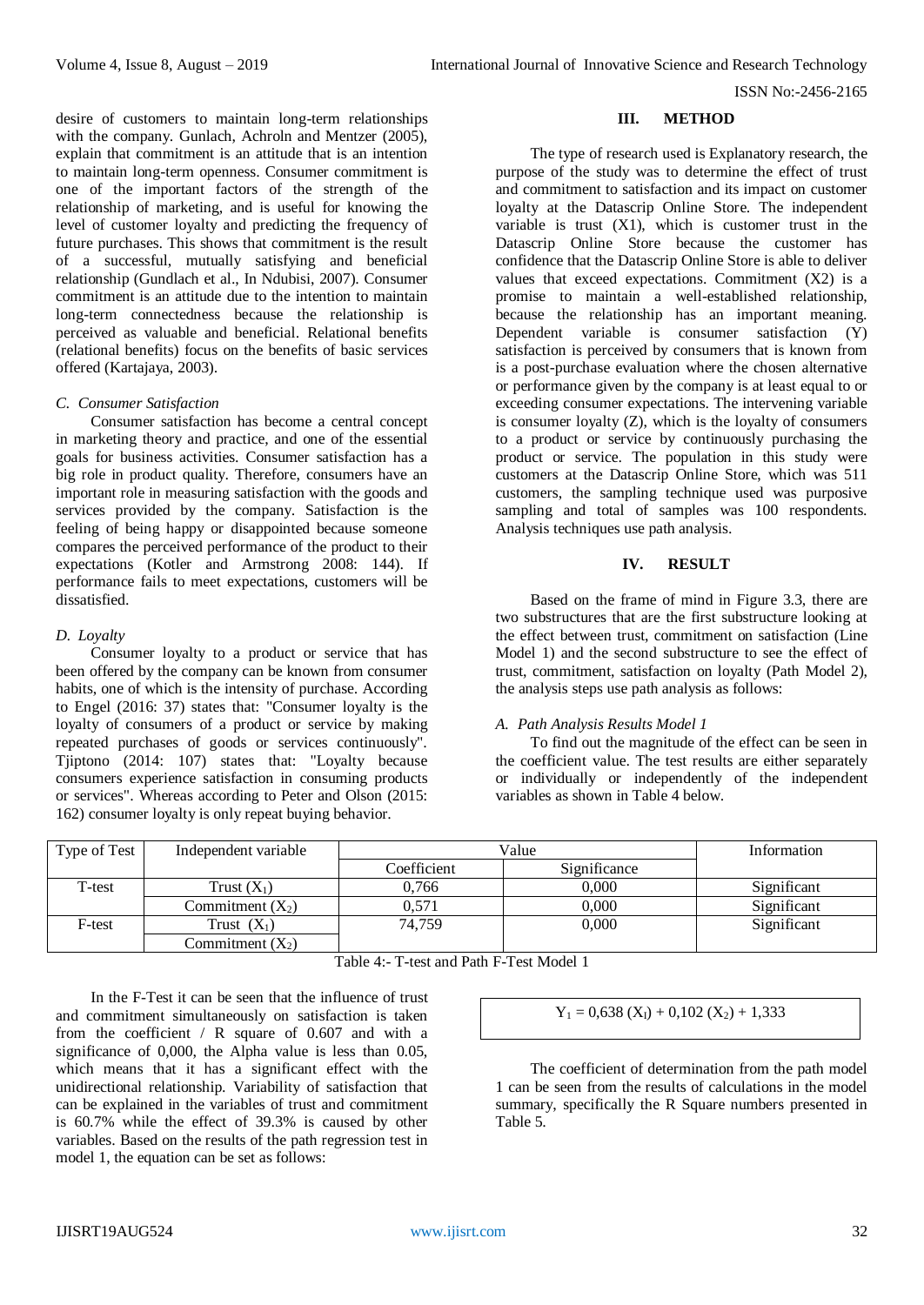| International Journal of Innovative Science and Research Technology |
|---------------------------------------------------------------------|
|---------------------------------------------------------------------|

| Model |      | R Square | Adjusted R<br>Square | Std. Error of<br>the Estimate | Durbin-<br>Watson |
|-------|------|----------|----------------------|-------------------------------|-------------------|
|       | 779ª | .607     | .598                 | 1.333                         | 1.951             |

Model Summarv<sup>b</sup>

a. Predictors: (Constant), Komitmen, Kepercayaan

b. Dependent Variable: Kepuasan

Table 5:- Results of Path Determination Coefficient Analysis Model 1 Source: Data Processed (2019)

The test results are Sig. F  $0,000$  or  $\leq 0,05$  so that the linear regression model performed is said to be valid. The value of R (correlation) is 0.779 which shows a strong correlation between independent variables (trust and commitment) and the dependent variable (satisfaction). The value of R Square is 0.607, this means that the variables of trust and commitment determine 60.7% of satisfaction and 39.3% are explained by other reasons not examined.

## *B. Path Analysis Test Results Model 2*

To determine the effect on trust and commitment to satisfaction and loyalty with partial or each. this can be done using the t-test and to know the effects simultaneously or together using the F-test. While to find out the magnitude of the effect can be seen in the coefficient value. The results of the tests are separate or each of the independent variables as shown in Table 6 below.

| Type of Test | Independent Variable | Value       |              | Information     |
|--------------|----------------------|-------------|--------------|-----------------|
|              |                      | Coefficient | Significance |                 |
| T-test       | Trust $(X_1)$        | 0.240       | 0.024        | Significant     |
|              | Commitment $(X_2)$   | 0.081       | 0.107        | Not Significant |
|              | Satisfaction (Y)     | 0.225       | 0.035        | Significant     |
| F-test       | Trust $(X_1)$        | 22,375      | 0.000        | Significant     |
|              | Commitment $(X_2)$   |             |              |                 |
|              | Satisfaction (Y)     |             |              |                 |

Table 6:- T-test and Path F-Test Model 2

Based on Table 6 in the t-test, the effect of trust on loyalty has a significance value of 0.024, the effect of commitment to loyalty has a significance value of 0.107, the effect of satisfaction with loyalty has a significance value of 0.035, there is one independent variable having an Alpha value greater than 0.05 indicates that there is no significant influence on the variable on commitment to loyalty. The effect of satisfaction on loyalty is 0.035 with a significance value of 0.035, which means that satisfaction has a significant influence on customer loyalty. The F-Test shows that the influence of trust, commitment and satisfaction on loyalty is shown by the R square coefficient value of 0.411 with a significance value of 0,000, which means that it has a significant effect. In other words, loyalty variability can be explained using a variable of trust, commitment and satisfaction of 41.1% while the effect of 58.9% is caused by other variables outside of this model. Based on the results of the path regression test model 2, the equations can be set as follows:

$$
Y_2 = 0,240 (X_1) + 0,081 (X_2) + 0,225 (Y) + 1,385
$$

## *C. Path Determination Coefficient Model 2*

The coefficient of determination from the path model 2 can be seen from the results of calculations in the model summary, specifically the R Square figures presented in Table 7 below.

#### **Model Summary**

| Model |      | R Square | Adjusted R<br>Square | Std. Error of<br>the Estimate |
|-------|------|----------|----------------------|-------------------------------|
|       | 641ª | 411      | .393                 | 1.385                         |

a. Predictors: (Constant), Kepuasan, Komitmen, Kepercayaan

### Table 7:- Results of Path Determination Coefficient Analysis Model 2 Source: Data Processed (2019)

The test results are Sig. F  $0,000$  or  $< 0.05$  so that the linear regression model is valid. The value of R (correlation) is 0.411 which shows a strong correlation between the independent variables (trust, commitment and satisfaction) with the dependent variable (loyalty). The value of R Square is 0.411, this means that the variables of trust and commitment and satisfaction determine 41.1% of satisfaction and 58.9% are explained by other reasons not examined.

## *D. Path Analysis Results Model 1 and Model 2*

The following is a summary of the results of the calculation of influence on path analysis model 1 and model 2 as shown in Table 8.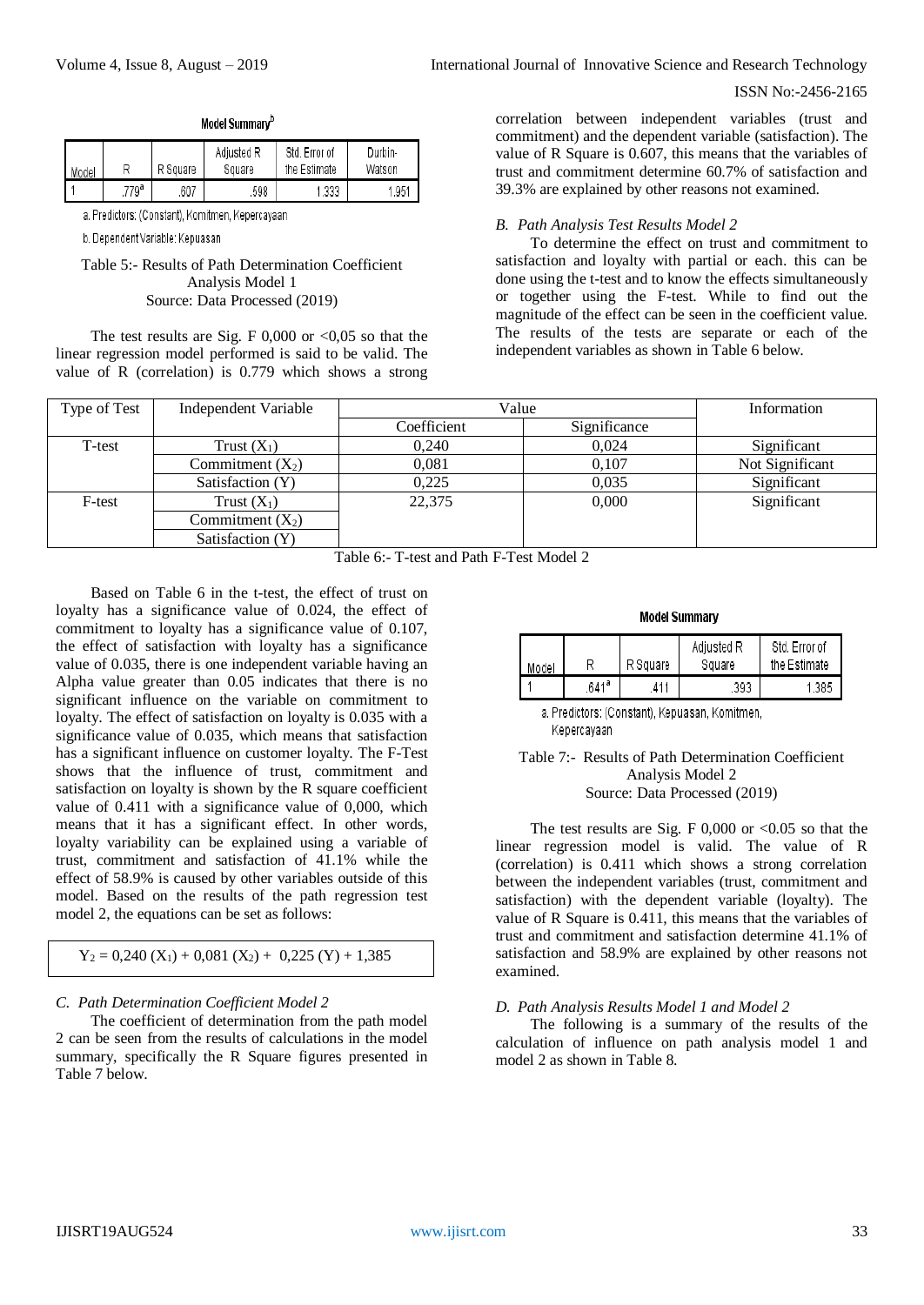## Volume 4, Issue 8, August – 2019 **International Journal of Innovative Science and Research Technology**

ISSN No:-2456-2165

| Model Path | Hypothesis     | <b>Effect In Variable</b> | Effect |                           | Residual | Total |
|------------|----------------|---------------------------|--------|---------------------------|----------|-------|
|            |                |                           | Direct | <b>Indirect Through Y</b> |          |       |
|            | H <sub>1</sub> | $X1 \square Y$            | 0,766  |                           |          | 0,766 |
|            | H <sub>2</sub> | $X2 \square Y$            | 0,571  |                           |          | 0,571 |
|            | $H_3$          | $X_1, X_2 \square Y$      | 0.607  |                           | 0.393    | 1,000 |
|            | H <sub>4</sub> | $X1 \square Z$            | 0.24   | 0.184                     |          | 0.424 |
| 2          | H <sub>5</sub> | $X2 \square Z$            | 0.081  | 0.046                     |          | 0,127 |
|            | $H_6$          | $X_1, X_2, Y \square Z$   | 0.384  |                           | 0,616    | 1,000 |
|            | H <sub>7</sub> | $Y\square Z$              | 0.495  |                           |          | 0.495 |

Table 8:- Direct, Indirect and Total Effect

Source: Data Processed (2019)

Furthermore, there is no significant influence between commitment to satisfaction directly, it shows that individual commitment is not effective to increase customer satisfaction. Each trust and commitment directly has a positive and significant effect on customer loyalty with a total value of 0.240 and 0.081. The research result explain that the relationship of trust and commitment indirectly to loyalty through satisfaction has a considerable value of 0.365 and 0.125. Next, the variables of trust, commitment and satisfaction simultaneously have a positive and significant effect on loyalty with a value of 0.384.

### *E. Results of the Correlation Matrix*

| Variable            | <b>Coefficient on Lolyalty</b> | <b>T-tes Result</b> | <b>Multiplication</b> |
|---------------------|--------------------------------|---------------------|-----------------------|
| Trust               | 0.938                          | 8.319               | 7,803                 |
| Commitment          | 0.992                          | 2.192               | 2,174                 |
| <b>Satisfaction</b> | 0.981                          | 7,141               | 7,005                 |

Table 9:- Inter-dimensional correlation matrix with t test Source: Primary Data Processed, 2019

Based on the results of the interdimensional correlation matrix, a table of priority scales that can be used by company considerations on influencing consumer loyalty and priority scale shown in Table 10.

| Variable                                                                                                   | Loyalty                                         |                                      |  |  |  |
|------------------------------------------------------------------------------------------------------------|-------------------------------------------------|--------------------------------------|--|--|--|
|                                                                                                            | Its Not Using Other Company Product $(Z_{1,1})$ | Recommend $(Z_{1,2})$                |  |  |  |
| Honesty $(X_{1.1})$<br>Responsible $(X_{1,2})$<br>Trust $(X_{1.3})$                                        | 0,270<br>0,326                                  | 0.930                                |  |  |  |
| Affective commitment $(X_{3,1})$<br>Instrumental commitment $(X_{3,2})$<br>Temporal commitment $(X_{3,3})$ |                                                 | 0,500<br>0,992 (Priority 1)<br>0.862 |  |  |  |
| Satisfaction $(Y_{1,1})$<br>Hope $(Y_{1,2})$<br>Product and Service $(Y_{1,3})$                            | $-0.053$<br>$0,972$ (Priority 3)                | $0,972$ (Priority 2)                 |  |  |  |

Table 10:- Priority Scale

Source: Primary Data Processed, 2019

Based on Table 10, it can be seen that the priority scale must be done by the company on influencing loyalty is regarding commitment is instrumental commitment.

After hypothesis testing, the next step is to calculate the path coefficient. The path coefficient test results can be presented in the following figure: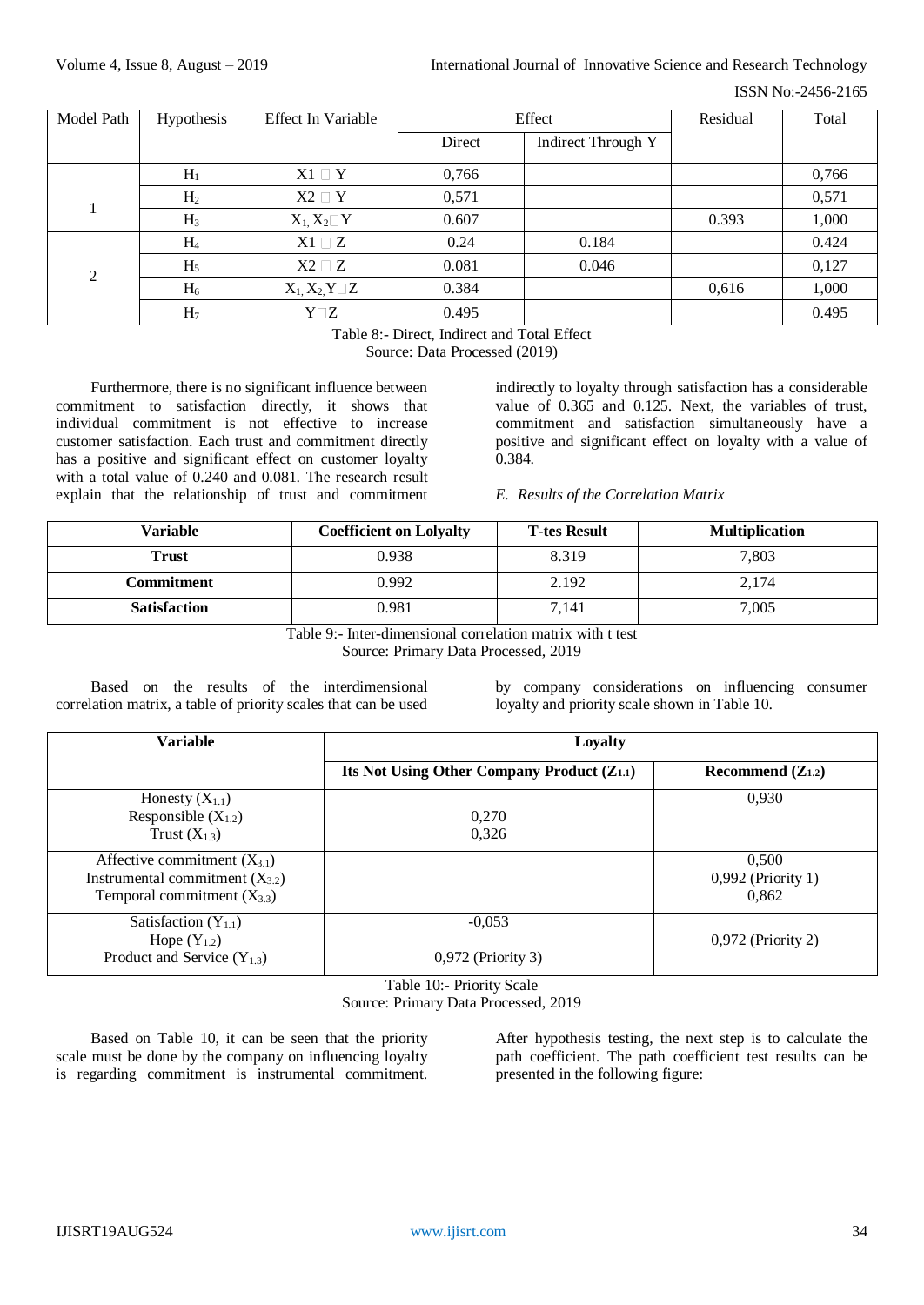

### *F. Discussion*

### *1) Effect of Trust in Satisfaction*

The results of the analysis can be seen that there is a significant effect between trust in customer satisfaction that if increase in customer trust, satisfaction will also increase. Value for customers can also be seen as a reflection of the quality, benefits and sacrifices given to get a product or service. The results of correlation analysis between dimensions indicate that the truth of the Datascrip Online Store to fulfill promises has the strongest relationship with customer satisfaction. The results of this study support previous research by Lai, et all (2012) which explains that trust has a significant effect on customer satisfaction. The same results were also shown by Garbarino & Johnson (2018) which showed that an increase in consumer confidence would increase customer satisfaction.

#### *2) Effect of Commitment to Customer Satisfaction*

Based on the results of the analysis, it can be seen that there is a significant effect between commitment to customer satisfaction that the increasing commitment of customers, satisfaction will also increase. Satisfaction can be interpreted as an effort to fulfill something or make something adequate. One of the main goals of companies, especially service companies, in this case is banks is to create customer satisfaction. The results of correlation analysis between the dimensions of commitment indicate that the existence of facilities (service compliances, refund services, etc.) that are given and motivated to shop because of the completeness of the product has the strongest relationship to customer satisfaction. The results of this study support previous research by Bricci (2015) which shows that commitment has a significant influence on customer satisfaction. The same results are also shown from the research by Chenet (2010) that the results of the study are increasing the commitment that consumers have that can increase customer satisfaction.

## ISSN No:-2456-2165

# *3) The effect of commitment and trust simultaneously on customer satisfaction*

The results of the analysis there is a significant effect between commitment and trust simultaneously on customer satisfaction. This means that if increase in commitment and trust, the level of customer satisfaction will also increase. The results of the correlation analysis between the dimensions of commitment and trust show that honesty in making transactions and having difficulty moving to another online store service has a strong relationship to customer satisfaction. The results of this study support previous research by Lai, et all (2012) explaining that commitment and trust have a significant influence on customer satisfaction.

### *4) Effect of trust on customer loyalty*

The results of the analysis can be seen that there is a significant effect between trust in customer loyalty that if the consumer trust increases, loyalty will increase. Customer loyalty will be built when there is customer trust in the company. The results of the correlation analysis between the dimensions of trust indicate that existence of honesty in conducting transactions has a strong relationship to customer loyalty. The results of this study support previous research by Sarwar (2012) and Chenet (2010) explaining that trust has a significant influence on customer loyalty.

## *5) Effect of customer loyalty commitments*

The results of the analysis explain that there is a significant effect between commitment to customer loyalty that if the consumer commitment increases, loyalty will increase. The results of the correlation analysis between the dimensions of commitment indicate that the customer is happy with the facilities (service comparisons, refund services, etc.) provided, besides that the customer has a commitment to continue using the facilities provided to have a strong relationship to customer loyalty. The results of this study support previous research by Davijani (2015) explaining that commitment has a significant effect on customer loyalty.

#### *6) Effect of commitment and trust in customer loyalty at the Datascrip Online Store*

Based on the results of the analysis, it can be seen that there is a significant influence between the commitment and trust in customer loyalty that if increase in commitment and trust, customer loyalty will also increase. The results of the correlation analysis between the dimensions of commitment and trust indicate that honesty in making transactions and having difficulty moving to another online store service has a strong relationship to customer loyalty. Castañed's results (2011) illustrate the importance of consumer commitment and trust in creating customer loyalty, where increasing satisfaction can result in customer loyalty.